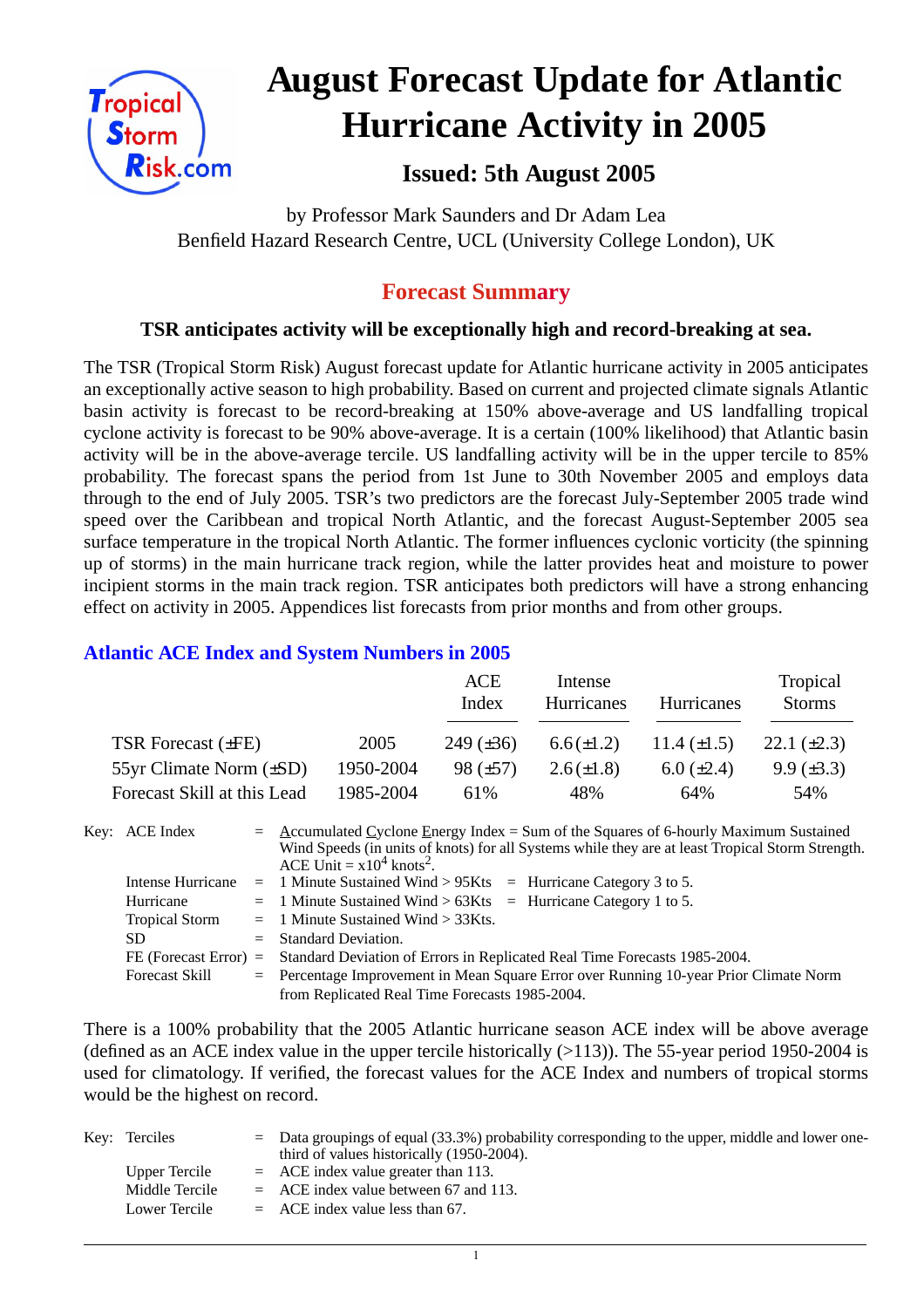### **ACE Index & Numbers Forming in the MDR, Caribbean Sea and Gulf of Mexico in 2005**

|                                |           | ACE<br>Index    | Intense<br>Hurricanes | Hurricanes        | Tropical<br><b>Storms</b> |
|--------------------------------|-----------|-----------------|-----------------------|-------------------|---------------------------|
| <b>TSR Forecast (±FE)</b>      | 2005      | $227 (\pm 40)$  | $6.5(\pm 1.1)$        | $9.9 \ (\pm 1.3)$ | 18.1 $(\pm 2.1)$          |
| $55yr$ Climate Norm $(\pm SD)$ | 1950-2004 | $76 \ (\pm 58)$ | $2.3(\pm 1.8)$        | 4.2 $(\pm 2.4)$   | $6.9 \ (\pm 3.2)$         |
| Forecast Skill at this Lead    | 1985-2004 | 57%             | 57%                   | 76%               | 68%                       |

The Atlantic hurricane Main Development Region (MDR) is the region  $10^{\circ}N - 20^{\circ}N$ ,  $20^{\circ}W - 60^{\circ}W$ between the Cape Verde Islands and the Caribbean Lesser Antilles. A storm is defined as having formed within this region if it reached at least tropical depression status while in the area.

There is a 100% probability that in 2005 the MDR, Caribbean Sea and Gulf of Mexico ACE index will be above average (defined as an ACE index value in the upper tercile historically (>91)), and a 0% chance it will be near-normal (defined as an ACE index value in the middle tercile historically (35 to 91) or belownormal (defined as an ACE index value in the lower tercile historically (<35)). The 55-year period 1950- 2004 is used for climatology.

### **USA Landfalling ACE Index and Numbers in 2005**

|                             |           | ACE<br>Index      | <b>Hurricanes</b> | Tropical<br><b>Storms</b> |
|-----------------------------|-----------|-------------------|-------------------|---------------------------|
| TSR Forecast $(\pm FE)$     | 2005      | 4.4 $(\pm 1.7)$   | 3.4 $(\pm 1.5)$   | 7.4 $(\pm 2.3)$           |
| Average $(\pm SD)$          | 1950-2004 | $2.3 \ (\pm 2.1)$ | $1.5 \ (\pm 1.3)$ | 3.1 $(\pm 2.0)$           |
| Forecast Skill at this Lead | 1985-2004 | 34%               | 31%               | 2%                        |

| Key: ACE Index           | $=$ Accumulated Cyclone Energy Index $=$ Sum of the Squares of hourly Maximum     |
|--------------------------|-----------------------------------------------------------------------------------|
|                          | Sustained Wind Speeds (in units of knots) for all Systems while they are at least |
|                          | Tropical Storm Strength and over the USA Mainland (reduced by a factor of 6).     |
|                          | ACE Unit = $x10^4$ knots <sup>2</sup> .                                           |
| Landfall Strike Category | $=$ Maximum 1 Minute Sustained Wind of Storm Directly Striking Land.              |
| USA Mainland             | $=$ Brownsville (Texas) to Maine.                                                 |

USA landfalling intense hurricanes are not forecast since we have no skill at any lead.

There is an 85% probability that in 2005 the USA landfalling ACE index will be above average (defined as a USA ACE index value in the upper tercile historically (>2.63)), a 15% likelihood it will be nearnormal (defined as a USA ACE index value in the middle tercile historically (1.14 to 2.63) and a 0% chance it will be below-normal (defined as a USA ACE index value in the lower tercile historically  $(\leq 1.14)$ ). The 55-year period 1950-2004 is used for climatology.

### **Caribbean Lesser Antilles Landfalling Numbers in 2005**

|                              |                                                                             | <b>ACE</b><br>Index | Intense<br>Hurricanes | Hurricanes        | Tropical<br><b>Storms</b> |
|------------------------------|-----------------------------------------------------------------------------|---------------------|-----------------------|-------------------|---------------------------|
| <b>TSR Forecast (±FE)</b>    | 2005                                                                        | 5.4 $(\pm 1.9)$     | $0.6 (\pm 0.4)$       | $2.0 \ (\pm 0.6)$ | $3.2(\pm 0.7)$            |
| 55yr Climate Norm $(\pm SD)$ | 1950-2004                                                                   | $1.4 (\pm 2.1)$     | $0.3 \ (\pm 0.5)$     | $0.5 \ (\pm 0.7)$ | $1.1 (\pm 1.1)$           |
| Forecast Skill at this Lead  | 1985-2004                                                                   | 38%                 | 29%                   | 35%               | 51%                       |
| Key: ACE Index               | $=$ Accumulated Cyclone Energy Index = Sum of the Squares of hourly Maximum |                     |                       |                   |                           |

|                          | Sustained Wind Speeds (in units of knots) for all Systems while they are at least<br>Tropical Storm Strength and within the boxed region $(10^{\circ}N - 18^{\circ}N, 60^{\circ}W - 63^{\circ}W)$<br>(reduced by a factor of 6). ACE Unit = $x10^4$ knots <sup>2</sup> . |
|--------------------------|--------------------------------------------------------------------------------------------------------------------------------------------------------------------------------------------------------------------------------------------------------------------------|
| Landfall Strike Category | $=$ Maximum 1 Minute Sustained Wind of Storm Directly Striking Land.                                                                                                                                                                                                     |

| Lesser Antilles |  | $=$ Island Arc from Anguilla to Trinidad Inclusive. |  |
|-----------------|--|-----------------------------------------------------|--|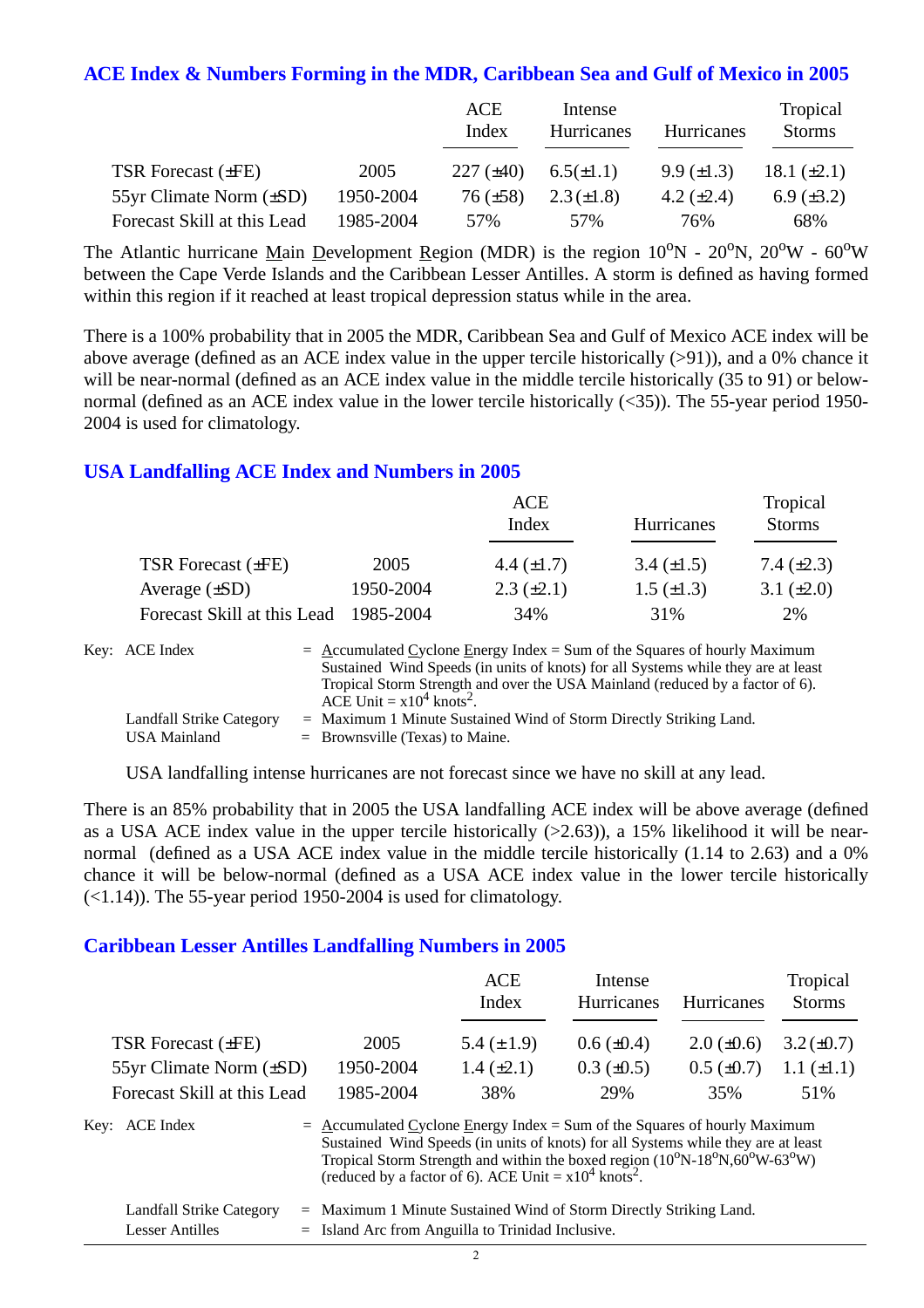## **Key Predictors for 2005**

The key factors behind the TSR forecast for an exceptionally above-average hurricane season in 2005 are the anticipated strong enhancing effect of July-September forecast trade winds at 925mb height over the Caribbean Sea and tropical North Atlantic region  $(7.5^{\circ}N - 17.5^{\circ}N, 30^{\circ}W - 100^{\circ}W)$ , and of August-September forecast sea surface temperature for the Atlantic MDR  $(10^{\circ}N - 20^{\circ}N, 20^{\circ}W - 60^{\circ}W)$ . The current forecast anomalies (1975-2004 climatology) for these predictors are  $1.44\pm0.41$  ms<sup>-1</sup> (up from last month's value of  $0.83\pm0.54 \text{ ms}^{-1}$ ) and  $0.57\pm0.13\text{°C}$  (similar to last month's value of  $0.60\pm0.17\text{°C}$ ). Only three hurricane seasons since 1950 (1995, 1955 and 1999) have had a trade wind speed anomaly higher than 1.44 ms<sup>-1</sup>. The only year with an SST anomaly higher than  $0.57^{\circ}$ C is 2004 (where it was  $0.58^{\circ}$ C). The forecast skills (1985-2004) for these predictors at this lead are 77% and 84% respectively.

## **Further Information and Next Forecast**

Further information about the TSR forecasts, verifications and hindcast skill as a function of lead time may be obtained from the TSR web site *http://tropicalstormrisk.com.* A summary of the 2005 Atlantic hurricane season and a verification of the TSR seasonal forecasts will be issued in December 2005.

## **Appendix - Predictions from Previous Months**

| <b>Atlantic ACE Index and System Numbers 2005</b> |             |                     |                                    |                  |                       |  |  |
|---------------------------------------------------|-------------|---------------------|------------------------------------|------------------|-----------------------|--|--|
|                                                   |             | <b>ACE</b><br>Index | Named<br>Tropical<br><b>Storms</b> | Hurricanes       | Intense<br>Hurricanes |  |  |
| Average Number (±SD) (1950-2004)                  |             | 98 (±57)            | $9.9 (\pm 3.3)$                    | $6.0 (\pm 2.4)$  | $2.6 (\pm 1.8)$       |  |  |
|                                                   | 5 Aug 2005  | 249 (±36)           | $22.1 (\pm 2.3)$                   | $11.4 (\pm 1.5)$ | $6.6 (\pm 1.2)$       |  |  |
|                                                   | 7 Jul 2005  | 190 $(\pm 42)$      | $15.3 \ (\pm 2.4)$                 | $8.8 (\pm 1.9)$  | 4.1 $(\pm 1.5)$       |  |  |
|                                                   | 7 Jun 2005  | 159 $(\pm 42)$      | 13.8 $(\pm 2.2)$                   | 7.8 $(\pm 1.9)$  | 3.5 $(\pm 1.4)$       |  |  |
|                                                   | 5 May 2005  | 158 $(\pm 44)$      | 13.9 $(\pm 2.6)$                   | 7.8 $(\pm 2.1)$  | 3.6 $(\pm 1.4)$       |  |  |
| <b>TSR Forecasts (±FE)</b>                        | 5 Apr 2005  | 155 $(\pm 50)$      | 13.9 $(\pm 2.9)$                   | 7.8 $(\pm 2.1)$  | $3.6 \, (\pm 1.5)$    |  |  |
|                                                   | 7 Mar 2005  | $156 (\pm 52)$      | 14.0 $(\pm 3.2)$                   | $7.9 (\pm 2.3)$  | $3.6 (\pm 1.6)$       |  |  |
|                                                   | 9 Feb 2005  | 151 $(\pm 53)$      | $13.6 (\pm 3.3)$                   | $7.7 (\pm 2.3)$  | 3.5 $(\pm 1.6)$       |  |  |
|                                                   | 5 Jan 2005  | $157 (\pm 56)$      | $13.9 \ (\pm 3.5)$                 | 7.8 $(\pm 2.4)$  | $3.6 (\pm 1.6)$       |  |  |
|                                                   | 10 Dec 2004 | 145 $(\pm 56)$      | 13.4 $(\pm 3.6)$                   | $7.5 (\pm 2.5)$  | 3.4 $(\pm 1.6)$       |  |  |
|                                                   | 5 Aug 2005  |                     | 20                                 | 10               | 6                     |  |  |
| <b>Gray Forecasts</b>                             | 31 May 2005 |                     | 15                                 | 8                | 4                     |  |  |
|                                                   | 1 Apr 2005  |                     | 13                                 | $\overline{7}$   | 3                     |  |  |
|                                                   | 3 Dec 2004  |                     | 11                                 | 6                | 3                     |  |  |
| <b>NOAA</b> Forecasts                             | 2 Aug 2005  | 158-236             | 18-21                              | $9 - 11$         | $5 - 7$               |  |  |
|                                                   | 16 May 2005 | 105-166             | $12 - 15$                          | $7-9$            | $3 - 5$               |  |  |
| Meteorological Insti-                             | 1 Aug 2005  |                     | 20                                 | 9                |                       |  |  |
| tute, Cuba Forecasts                              | 2 May 2005  |                     | 13                                 | 7                |                       |  |  |

### **1. Atlantic ACE Index and System Numbers**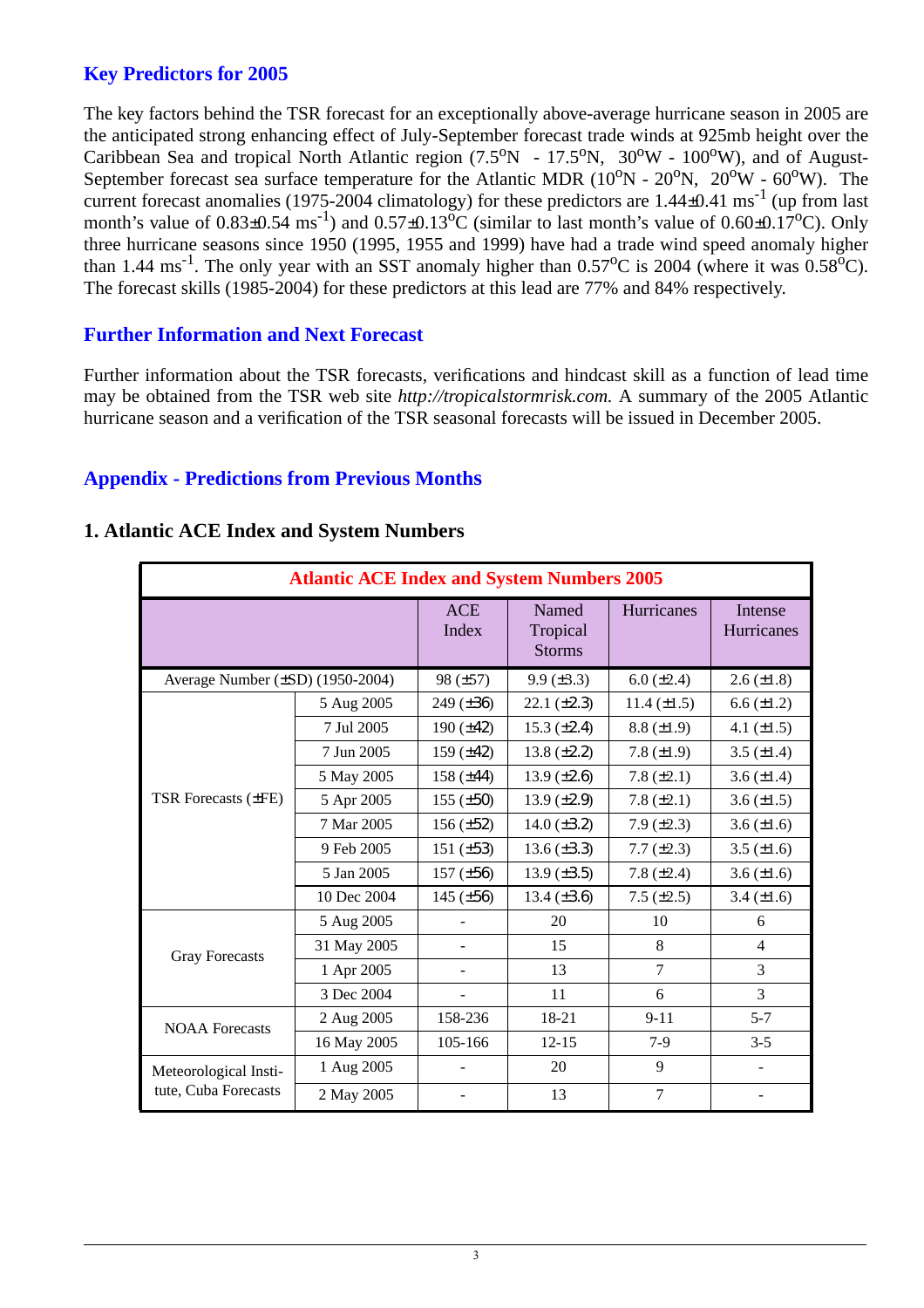| <b>MDR, Caribbean Sea and Gulf of Mexico ACE Index and Numbers 2005</b> |             |                     |                                    |                   |                              |  |
|-------------------------------------------------------------------------|-------------|---------------------|------------------------------------|-------------------|------------------------------|--|
|                                                                         |             | <b>ACE</b><br>Index | Named<br>Tropical<br><b>Storms</b> | <b>Hurricanes</b> | Intense<br><b>Hurricanes</b> |  |
| Average Number $(\pm SD)$ (1950-2004)                                   |             | $76 (\pm 58)$       | 6.9 $(\pm 3.2)$                    | 4.2 $(\pm 2.4)$   | $2.3 \ (\pm 1.8)$            |  |
|                                                                         | 5 Aug 2005  | $227 (\pm 40)$      | 18.1 $(\pm 2.1)$                   | $9.9 \ (\pm 1.3)$ | $6.5 \ (\pm 1.1)$            |  |
|                                                                         | 7 Jul 2005  | 172 $(\pm 44)$      | $11.5 \ (\pm 2.2)$                 | $7.0 (\pm 1.8)$   | 4.0 $(\pm 1.4)$              |  |
|                                                                         | 7 Jun 2005  | 141 $(\pm 43)$      | $10.0 (\pm 2.3)$                   | $6.0 \ (\pm 1.9)$ | $3.4 (\pm 1.3)$              |  |
|                                                                         | 5 May 2005  | 140 $(\pm 45)$      | $10.1 (\pm 2.7)$                   | $6.0 (\pm 2.0)$   | $3.5 (\pm 1.3)$              |  |
| <b>TSR Forecasts (±FE)</b>                                              | 5 Apr 2005  | $138 (\pm 51)$      | $10.1 (\pm 3.1)$                   | $6.0 \ (\pm 2.2)$ | $3.5 (\pm 1.5)$              |  |
|                                                                         | 7 Mar 2005  | 138 $(\pm 55)$      | $10.2 (\pm 3.5)$                   | 6.1 $(\pm 2.4)$   | $3.5 \ (\pm 1.5)$            |  |
|                                                                         | 9 Feb 2005  | 133 $(\pm 56)$      | $9.8 (\pm 3.6)$                    | 5.9 $(\pm 2.4)$   | 3.4 $(\pm 1.5)$              |  |
|                                                                         | 5 Jan 2005  | 139 $(\pm 59)$      | $10.1 (\pm 3.7)$                   | $6.0 \ (\pm 2.5)$ | $3.5 (\pm 1.6)$              |  |
|                                                                         | 10 Dec 2004 | 128 $(\pm 59)$      | $9.6 (\pm 3.8)$                    | 5.7 $(\pm 2.6)$   | 3.3 $(\pm 1.6)$              |  |

# **2. MDR, Caribbean Sea and Gulf of Mexico ACE Index and Numbers**

# **3. US ACE Index and Landfalling Numbers**

| <b>US Landfalling Numbers 2005</b> |                     |                                    |                   |                   |  |  |
|------------------------------------|---------------------|------------------------------------|-------------------|-------------------|--|--|
|                                    | <b>ACE</b><br>Index | Named<br>Tropical<br><b>Storms</b> | Hurricanes        |                   |  |  |
| Average Number (±SD) (1950-2004)   |                     | $2.3 \ (\pm 2.1)$                  | 3.1 $(\pm 2.0)$   | $1.5 \ (\pm 1.3)$ |  |  |
|                                    | 5 Aug 2005          | 4.4 $(\pm 1.7)$                    | 7.4 $(\pm 2.3)$   | $3.4 (\pm 1.5)$   |  |  |
|                                    | 7 Jul 2005          | 4.3 $(\pm 1.9)$                    | $5.7 \ (\pm 2.1)$ | $2.2 \ (\pm 1.5)$ |  |  |
|                                    | 7 Jun 2005          | $3.6 \, (\pm 1.9)$                 | 4.2 $(\pm 2.1)$   | $2.0 \ (\pm 1.6)$ |  |  |
|                                    | 5 May 2005          | $3.6 \, (\pm 1.8)$                 | 4.2 $(\pm 2.0)$   | $2.0 \ (\pm 1.5)$ |  |  |
| TSR Forecasts $(\pm FE)$           | 5 Apr 2005          | $3.6 \, (\pm 1.8)$                 | 4.3 $(\pm 2.0)$   | $2.0 \ (\pm 1.6)$ |  |  |
|                                    | 7 Mar 2005          | $3.6 \ (\pm 1.9)$                  | 4.3 $(\pm 2.1)$   | $2.0 \ (\pm 1.6)$ |  |  |
|                                    | 9 Feb 2005          | $3.5 \ (\pm 1.9)$                  | 4.2 $(\pm 2.2)$   | $2.0 \ (\pm 1.6)$ |  |  |
|                                    | 5 Jan 2005          | $3.6 \, (\pm 2.0)$                 | 4.3 $(\pm 1.9)$   | $2.0 \ (\pm 1.7)$ |  |  |
|                                    | 10 Dec 2004         | $3.4 \ (\pm 2.0)$                  | 4.1 $(\pm 2.2)$   | $1.9 \ (\pm 1.7)$ |  |  |